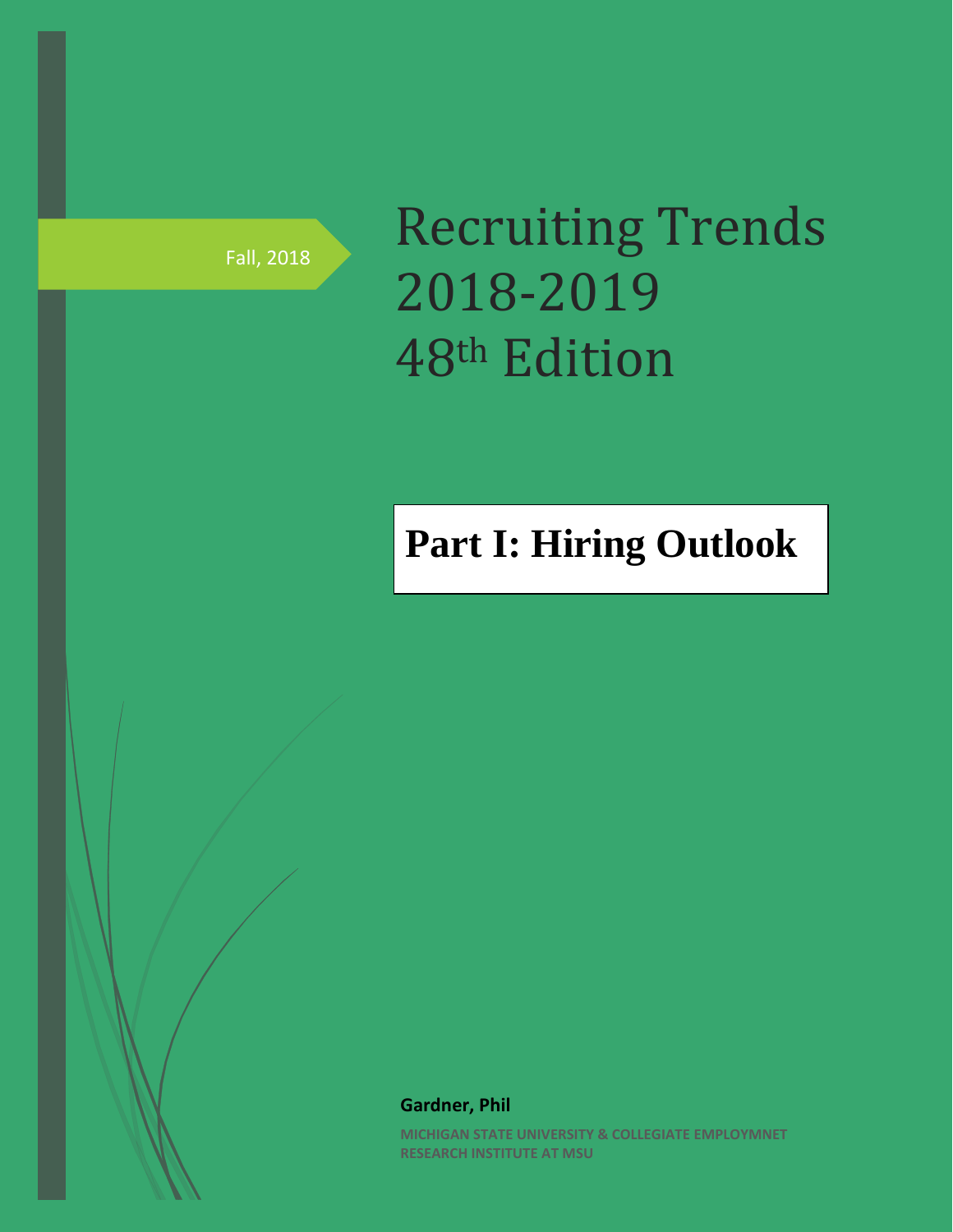Recruiting Trends 2018-2019 is published by Michigan State University and the Collegiate Employment Research Institute and copyrighted, ©2018-2019, by Michigan State University. All rights reserved. The electronic version is for individual use only. No part of this electronic report may be reproduced in any form by any electronic and mechanical means (including photocopying, recording, or information storage and retrieval) without written permission from the Institute. Users are not permitted to mount this file on any network servers or distribute this report by email without written permission from the Institute. Material from this report can be used in classroom and newsletters with proper citation of Michigan State University and the Collegiate Employment Research Institute.

**Recruiting Trends 2018-2019**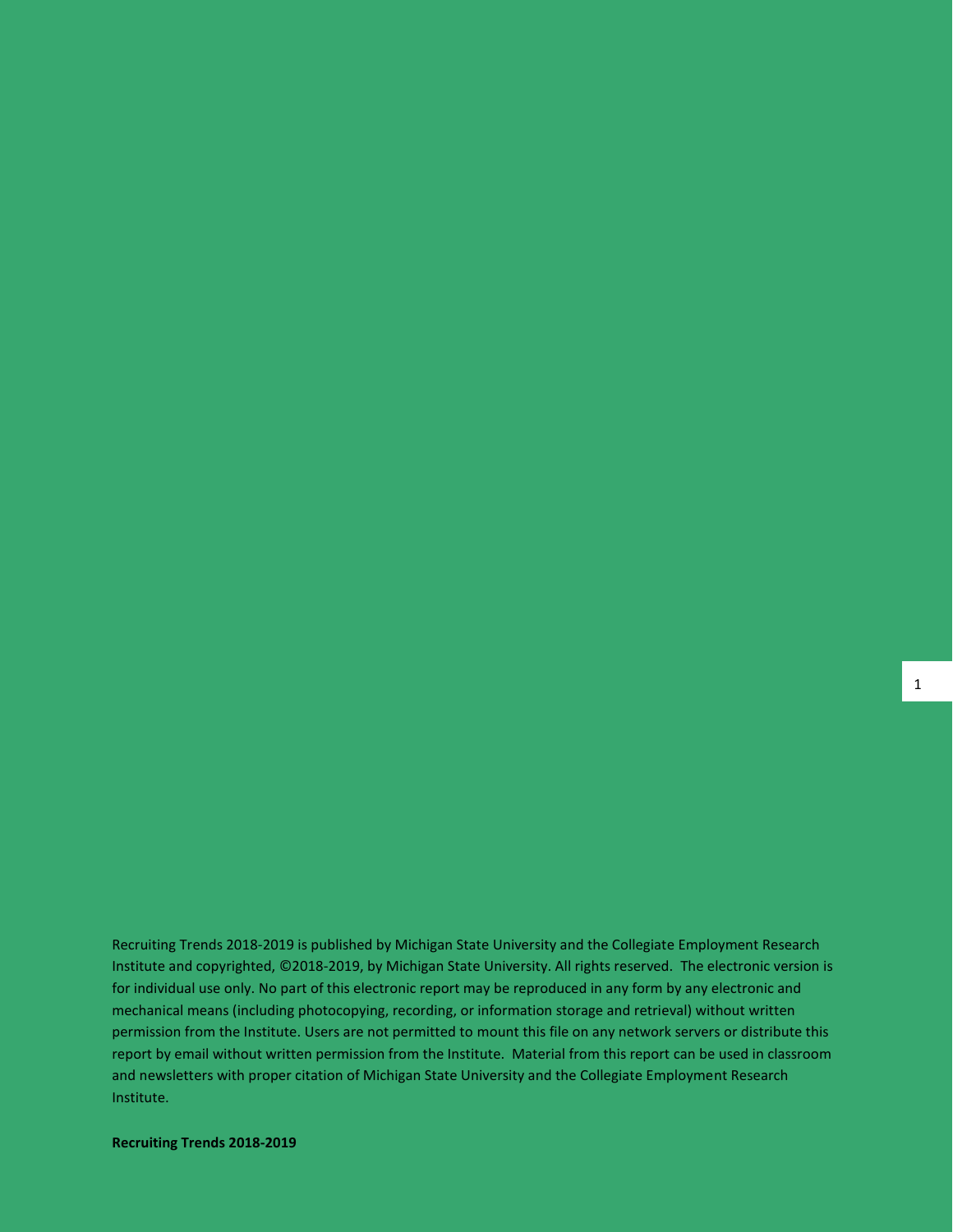# **Part I: Hiring Outlook and Intentions**

### **Introduction**

## **The college labor market continues to advance for the ninth consecutive year as we project another strong year for new graduates seeking jobs**

This year we are reporting the ninth consecutive year of expanding job opportunities for new college graduates. We have never witnessed such a stretch in the 48 years of this report. Usually we set the context for *Recruiting Trends* by reviewing various economic indicators and outlooks from differing viewpoints. This year all the indicators point in the same direction. The fundamentals underlying the economy are solid. Job expansion has been strong over the past twelve months. The unemployment rate for workers with a bachelor's degree or higher hovers around two percent (source: Bureau of Labor Statistics). This historic run appears to be full of opportunities and challenges, as detailed in this series of briefs.

**Our employers**. This year approximately 3,300 employers attempted the survey with 2.560 providing enough information to be included in our analyses. Seventy-three percent (1859 respondents) are recruiters seeking full-time talent or hiring managers overseeing talent acquisition within their organizations. Other contributors include internship and co-op managers (11%), recruiters seeking experienced talent (10%), and those filling short-term assignments of six months or less (7%). The results presented here focus on the information provided in this and subsequent briefs by full-time recruiters, hiring managers, and internship and co-op managers.

The respondents represent the rich diversity of companies and organizations seeking new college talent. Seventy-seven percent represented organizations with fewer than 500 employers: 28% fewer than 49 employees, 12% 50 to 99 employees and 25% 100 to 499 employees. Large organizations comprised 23% of the response: 19% 500 to 3,999 employees, 9% 4,000 to 24,999, and 6% over 25,000 employees. The number of large organizations is down slightly from levels reported the last two years.

Every major industrial sector (based on major NAIC codes) provided information for this survey. Sectors providing the highest number of respondents included: construction, educational services, finance and insurance services, healthcare and social assistance, manufacturing, and business, professional, and scientific services.

An employer from every state and several territories appeared among the respondents. The respondents were geographically distributed across the country. States providing the highest number of respondents included: California, Illinois, Massachusetts, Michigan, Texas, and Wisconsin. (Employers also responded from several foreign countries.)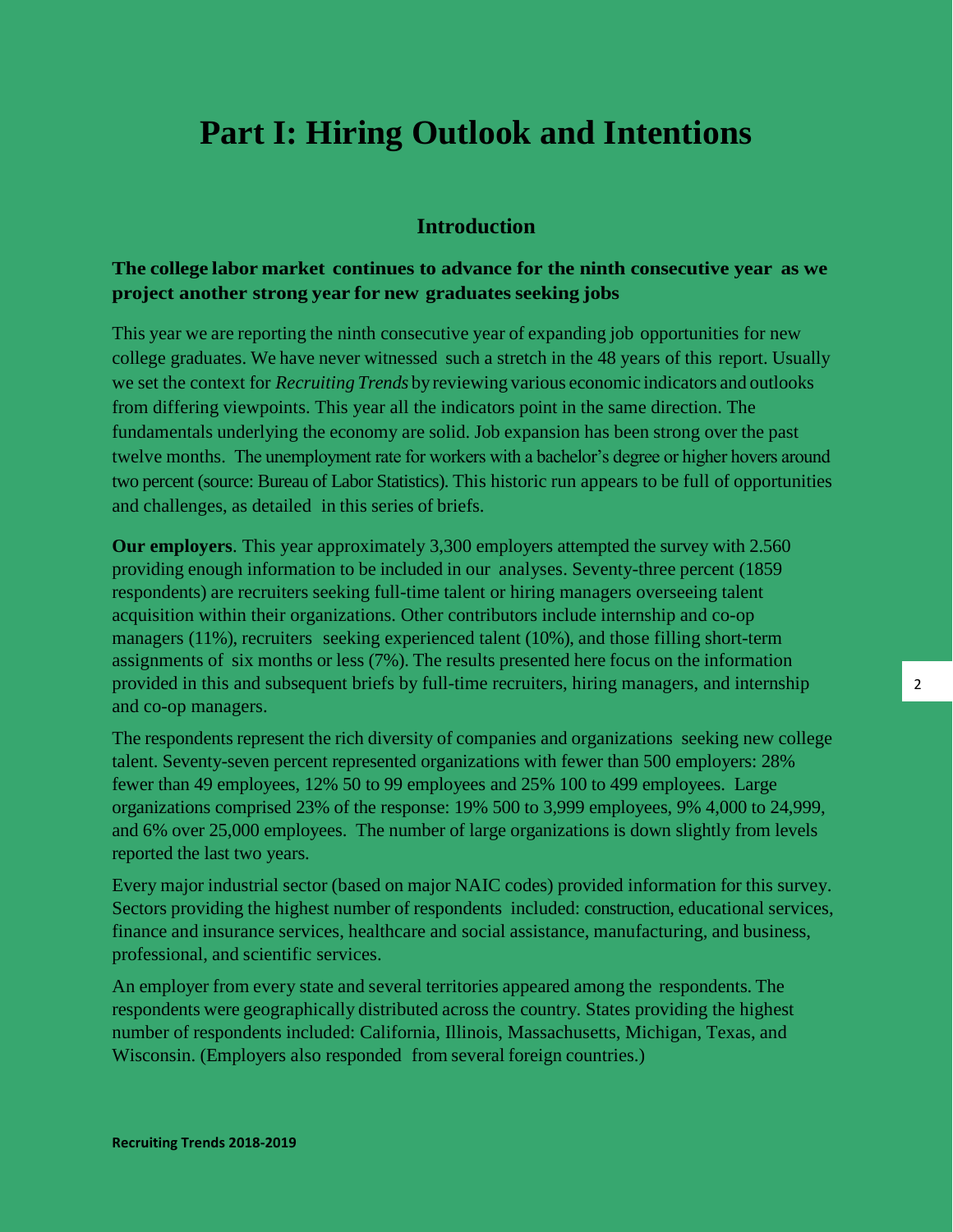# **College Labor Market: Outlook & Influencers**

**Optimistic outlook**. Eighty-three percent of respondents reported that they hired at least one new college graduate during the 2017-18 academic year. Even better news is found among the seventeen percent of employers who were not actively hiring last year as 86 % are entering the college market this year. In examining these expectations in more detail, we find only two percent of those who hired last year do not intend to hire any new personnel this year.

The employer outlook continues to brighten. The vast majority (93%, up 4 percentage points) described the overall new college labor market as good to excellent. Their average annual rating of 3.75 is a .35 improvement over last year. This is the best outlook since the recession's bottom in 2009. Employers in this survey express the highest level of optimism in the labor market since the late 1990s.

About 94 percent (up 4 percentage points) described the new college labor market in their economic sector or segment as good to excellent. Their average rating was 3.95, places the level of optimism at "very good." Employers, obviously, are excited about the employment prospects in their industrial segments as this figure reaches an all-time high.

# **Figure 1. Employer Outlook for College Labor Market 2008-09 through 2017- 2018.**



Organizations with more than 500 employers rated both the outlook for the college labor market  $(F=10.106, .002)$  and their economic sector  $(F=14.824, .000)$  higher than smaller organizations.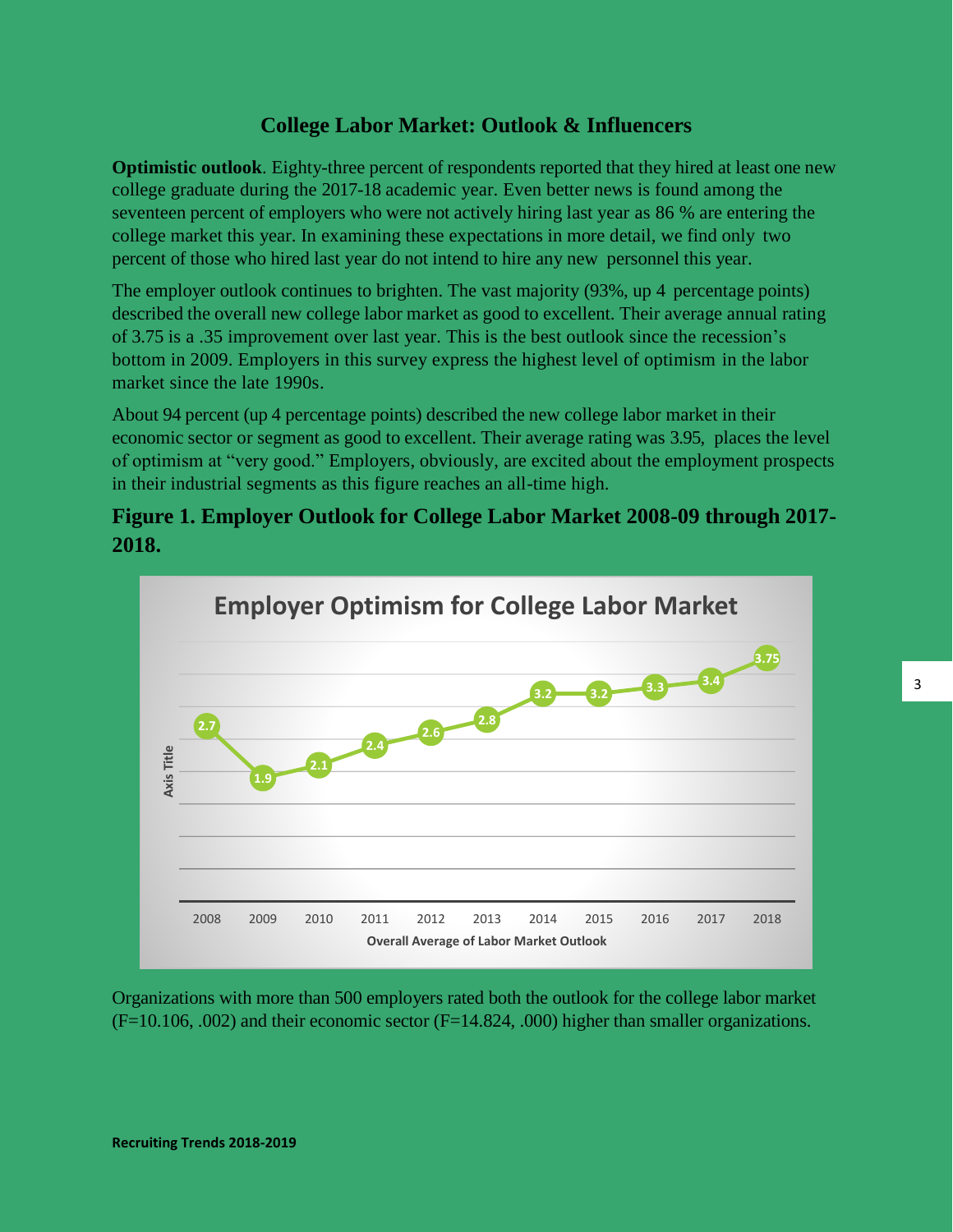An additional sign for a positive outlook is the fifty-four percent who expect to increase hiring across all degree levels (about the same number as last year). The increase in hires provides an additional gauge on the level of optimism in the market.

More than 50 percent of employers seeking associate's degrees (59%, up three percentage points) and bachelor's degrees (50%, slightly fewer than year) plan to increase hiring. About 39 percent of employers recruiting master's degrees (down 5 percentage points) expect to increase hiring while 43% of employers seeking master will add more positions.

For those organizations that will decrease the number of new college hires compared to last year, the decreases generally fell in the range from 1 to 5 positions (71% of organizations decreasing hiring). Organizations that plan to increase hiring will likely add between 1 and 5 positions (44% adding one or two positions and 23% three to five positions).

- Organizations seeking associate degrees find 63% of these organizations who plan to reduce the number of positions will likely be in the range of one to five positions. For those organizations increasing hires, 70% will add one to five positions.
- Organizations seeking bachelor degrees find 62% of those with plans to reduce hiring cutting one to three positions. For 63% with plans to increase hiring, the number of projected positions are expected to increase from one to three.
- Seventy-three percent of organizations reducing their MBA positions will eliminate one or two positions and 65 percent of those reducing Master positions will cut an equivalent number. For those adding positions this year at the MBA and the Masters level, 61% will add one to two positions.

**Factors shaping hiring goals for 2018-2019**. We have been tracking several potential influences on the college labor market for ten years: organizational growth, turnover and retirement. We added two new factors for this year: economic policy (trade and tariffs) and corporate tax restructure. This year's respondents indicated that the strength of organizational growth and turnover were driving decisions surrounding their intentions to hire new college graduates. While the level of importance for growth remained at levels reported over the past four years, the importance of turnover took a big step upward. Last year 57% revealed that turnover was quite to very important in shaping their hiring decisions. This year 61% reported the same level of importance. The newest factors appear to have very little influence in shaping hiring for this year, both being rated between "not at all" or "somewhat" important.

While baby boomer retirements loom large across the national labor market, this factor continues to have only a modest impact on the demand for new graduates (30% rated it quite to very important). Sectors facing pressure from retirements are government, educational services, transportation, manufacturing, construction, and utilities. Sectors reporting little trouble with retirements included real estate and leasing, accommodations and food services (hospitality), professional, business and scientific services, information services, arts  $\&$ entertainment, and nonprofits.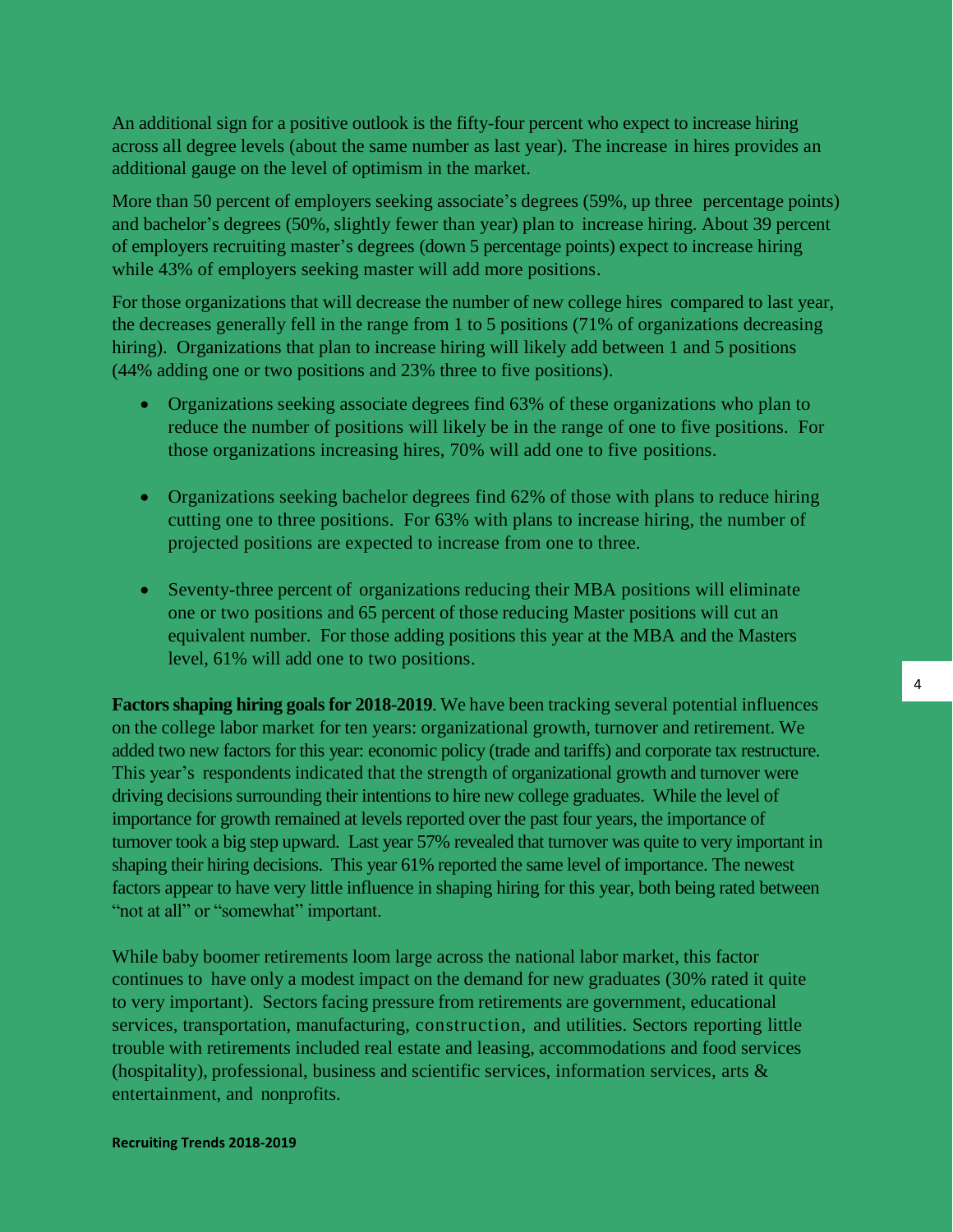Turnover and organizational growth continue to stress organizations' workforce capacity. Growth pushed college hiring higher during the past several years. Growth is still a strong indicator of hiring and poised to keep new college hiring strong this year. Growth is reported strongest in these sectors: administrative services, construction, finance and insurance services, mining and oil production, professional, business and scientific services, real estate and leasing, transportation, utilities, retail trade, and wholesale trade. Sectors less likely to see growth influencing their hiring this year are educational services and government.

Turnover continues to affect the workforce in many organizations. Sixty-one percent of employers indicated that turnover was very important in framing their hiring decisions. The number of employers concerned about turnover reached an all-time high this year as turnover now is comparable to growth in shaping hiring strategy. Serious turnover was more common in these sectors: accommodations and hospitality, educational services, government, healthcare and social assistance, and arts & entertainment. Lower turnover is occurring in these sectors: mining and oil, wholesale trade, business, professional  $\&$  scientific services, and utilities.

Small organizations with fewer than 500 employees reported less concern about retirements than larger companies. Their difference in rating was significant (F=48.629, .000). As organizational size grew, respondents expressed more concern about the impact of retirements.

The ratings for growth did not differ significantly by organizational size. Turnover, however, was more troubling for organizations with more than 500 employees who reported higher importance on this factor than smaller organizations (F=4.151, .045).

Even though economic and tax factors did not enter into organizational hiring strategies in this study, a difference did appear between large and small organizations. Organizations with fewer than 500 did not take either of these factors into their decision at least at this time. Larger organizations reported more consideration given to economic policy concerns than corporate tax relief. The corporate tax relief was a non-factor in shaping employment opportunities for new college graduates.

#### **Talent Acquisition Goals for 2018-2019**

Since the 2008 recession bottomed out in 2010, the college labor market has experienced eight years of solid, if not spectacular, growth. From 2010-11 through 2013-14 employers low advanced the college labor market by expanding opportunities at a steady growth around 7%. Then in 2014-15 opportunities exploded as organizations across all economic sectors began to recruit aggressively. As the figure below illustrates growth at the bachelor exceeded 15% four consecutive years. It is very hard to maintain this level of hiring as demand for new graduates begins to exceed the available supply. We have anticipated a reduced rate of growth to more manageable levels since last year. Results from this year indicate that employers are still expanding opportunities for new college graduates but at a more manageable 9% growth across all degree levels (8.5% for bachelor's degrees).

.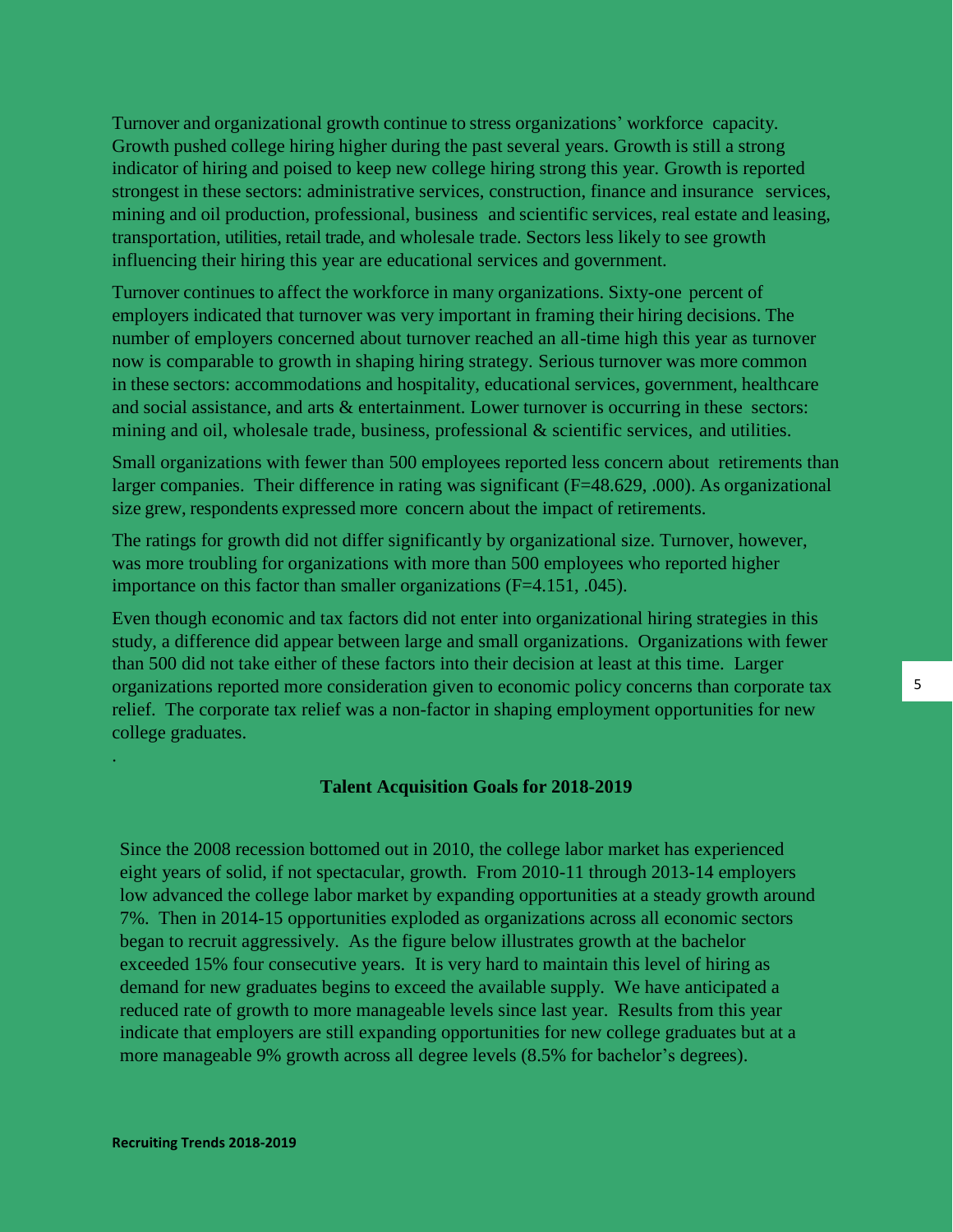

**Figure 2. Historical Overview of Change in the Bachelor Labor Market (2011- 2018)**

**New college hiring targets 2018-19.** The employers represented in this sample plan to hire nearly 63,500 new graduates this year. Approximately 80 percent of the new hires will be at the bachelor's level (compared to 70% last year). About 1,156 recruiters or hiring managers filling fulltime positions provided complete hiring data for this section. The remainder (500) either failed to provide this information or reported that they planned to hire but had no specific hiring targets at the time of the survey.

Total hires (across all degree levels) will be up 9 percent compared to these organizations hiring levels of a year ago. This growth in opportunities is about half the growth witnessed the previous four years. Double digit growth is hard to sustain over a long period as supply limitations come evident. This 9 percent growth reflects past periods of modest steady growth.

When growth levels are examined by degree level, the growth at the bachelor's level is a solid 8.5%. Associate's degree hiring which often fluctuates because of the smaller number of responses will expand by 17%. Most advanced degree levels will experience growth in job opportunities this year. MBA degree hires will continue to experience solid job opportunities with an increase of 13% compared to the hires these employers made last year. Master's job seekers with see a job market holding steady after some rather robust years. The few employers seeking doctoral and professional degrees also expect to offer more opportunities this year.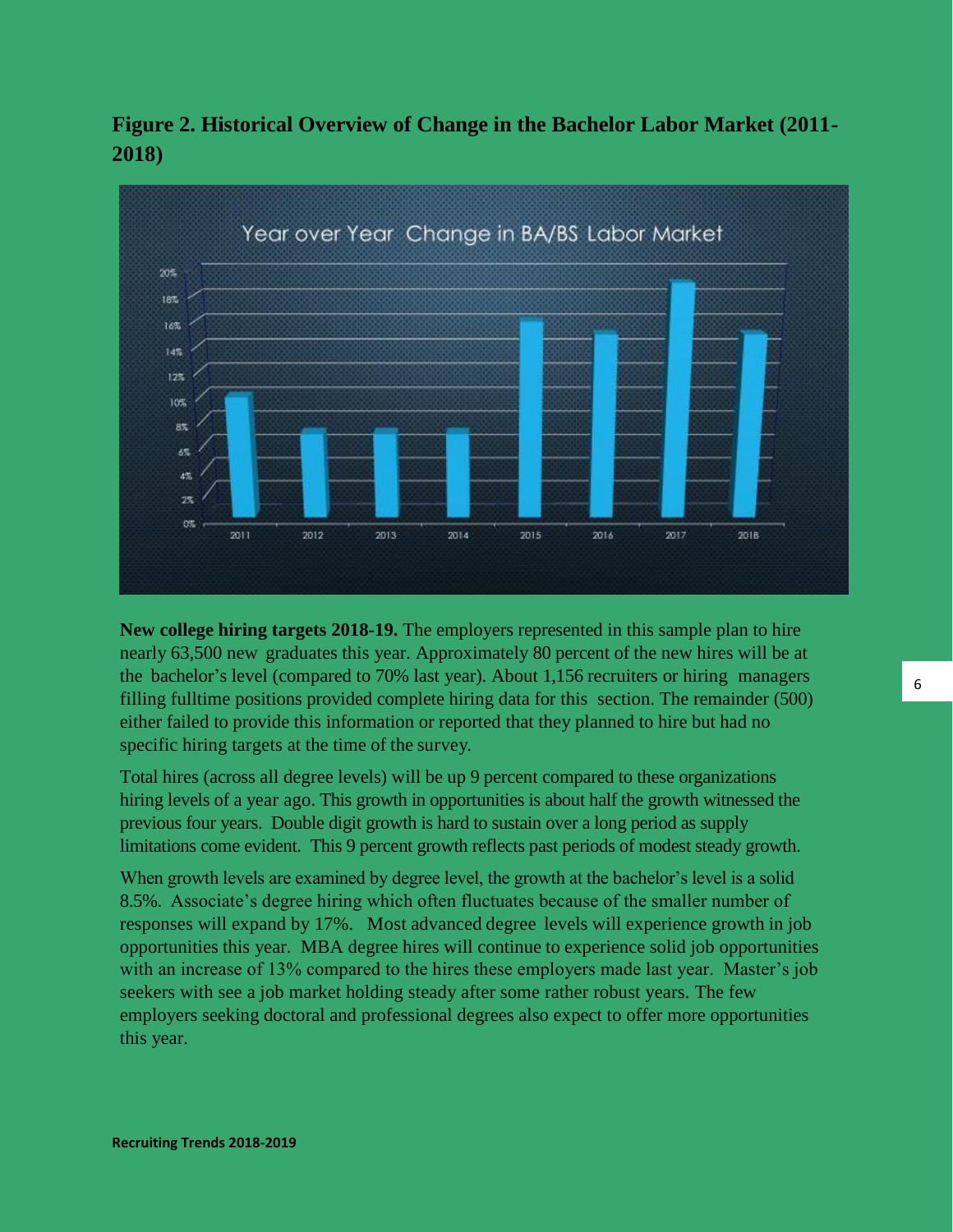| <b>Degree</b>       | <b>Number of</b><br><b>Employers</b> | <b>New Hires</b><br>2017-18<br>(avg.) | <b>New Hires</b><br><b>Anticipated</b><br>2018-19<br>(avg.) | <b>Change from</b><br>2017-18<br>(%) |
|---------------------|--------------------------------------|---------------------------------------|-------------------------------------------------------------|--------------------------------------|
| <b>Associate</b>    | 316                                  | 13.1                                  | 15.4                                                        | 17                                   |
| <b>Bachelor</b>     | 1080                                 | 43.4                                  | 47.1                                                        | 8.5                                  |
| <b>MBA</b>          | 215                                  | 5.6                                   | 6.3                                                         | 13                                   |
| <b>Masters</b>      | 422                                  | 11.1                                  | 11.1                                                        | <b>NC</b>                            |
| <b>PhD</b>          | 124                                  | 3.1                                   | 3.3                                                         |                                      |
| <b>Professional</b> | 80                                   | 5.9                                   | 7.1                                                         | 22                                   |
| <b>Total</b>        | 1164                                 | 50.2                                  | 54.7                                                        | q                                    |

# **Table 1 Hires per organization, 2018-19**

**Hiring by organizational size.** Small organizations have consistently contributed to the improved performance of the college labor market over the past eight years. This year is no exception. The smallest companies with fewer than 500 employees (composed of entrepreneurial start-ups, fast-growth companies, and established local firms) are poised to add nearly 25% new college grads than last year. Those small employers in the hunt for new talent appear to be recruiting very actively

Nearly 85% of the organizations seeking associate's degree talent are small employers. They plan to increase hires by three positions to an average of 7.5 candidates. Larger organizations are slightly decreasing their hires among associate's degrees. The largest companies with more than 10,000 employees are raising their hiring quotas for associate talent. It is the companies between 500 and 10,000 employees that are reducing hires from last year.

Larger companies are more focused on bachelor's degrees and MBAs with hiring expected to increase 7% and 10% respectively. At advance degree levels these larger organizations expect to adjust hiring quotas downward but only slightly. The exception is the rise in demand for professional degree talent. Examining the larger employer group more closely, it appears that organizations with more than 10,000 employees will modestly increase hiring across all degrees except professional hires. The softened hiring conditions for associates, masters and PhDs appears among mid-size organizations (500 to 10,000 employees). The decline is not large but somewhat disappointing as mid-size companies have spurred strong growth in the college market the previous two years.

7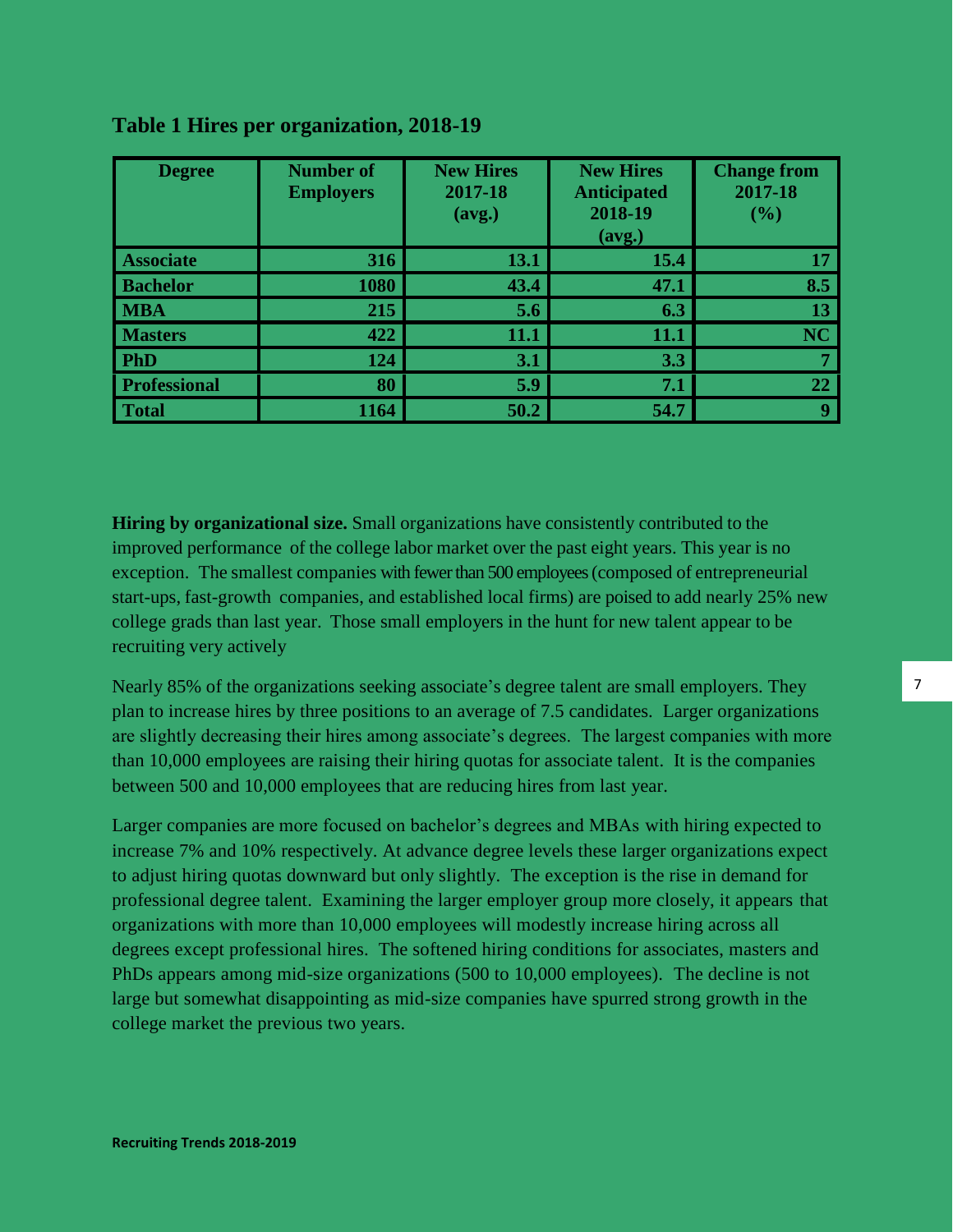Readers should use caution when interpreting these figures due to the small number of responses for some response cells. These figures provide a snapshot of the current situation that you should verify through hiring trends in your area and discussions with employers or colleagues.

|                     | <b>Organizations</b>                 | < 500<br><b>Employees</b>                                    |                                                | <b>Organizations</b>                 | $>500$<br><b>Employees</b>                                   |                                                   |
|---------------------|--------------------------------------|--------------------------------------------------------------|------------------------------------------------|--------------------------------------|--------------------------------------------------------------|---------------------------------------------------|
| <b>Degree</b>       | <b>Number of</b><br><b>Employers</b> | <b>New Hires</b><br><b>Anticipate</b><br>d 2018-19<br>(avg.) | <b>Change</b><br>from<br>2017-<br>18<br>$(\%)$ | <b>Number of</b><br><b>Employers</b> | <b>New Hires</b><br><b>Anticipate</b><br>d 2018-19<br>(avg.) | <b>Change</b><br>from<br>$2017 -$<br>18<br>$(\%)$ |
| <b>Associates</b>   | 313                                  | 7.5                                                          | 65                                             | 58                                   | 57.1                                                         | $-2$                                              |
| <b>Bachelors</b>    | 836                                  | 9.1                                                          | 17                                             | 231                                  | 185.7                                                        | 7                                                 |
| <b>MBA</b>          | 134                                  | 1.9                                                          | 27                                             | 77                                   | 14.0                                                         | <b>10</b>                                         |
| <b>Masters</b>      | 289                                  | 4.4                                                          | 6                                              | 128                                  | 26.4                                                         | $-2$                                              |
| <b>PhD</b>          | 75                                   | 2.1                                                          | 22                                             | 49                                   | 5.2                                                          | $-1$                                              |
| <b>Professional</b> | 62                                   | 6.2                                                          | 24                                             | <b>16</b>                            | 11.9                                                         | 25                                                |
| <b>Total</b>        | 914                                  | 13.1                                                         | 23                                             | 237                                  | 215.6                                                        | 6                                                 |

# **Table 2. Hiring Intentions by Organizational Size**

**Hiring by economic sector (segment).**

All 20 of the industry groups designated through NAIC codes reported hiring information. Unfortunately, the small number of responses in three groups — arts, entertainment, and recreation, mining and oil production, and utilities — did not permit us to include their information in this section.

Information at the bachelor's level provides the strongest industry-based measure of the labor market. For the sectors with higher number of respondents, we add degree levels with information sufficient to provide stable figures.

Except for manufacturing and wholesale trade, all other sectors expect to expand hiring at the bachelor's level. Some sectors will hire only a small number of graduates. Small changes in numbers can produce larger percentage changes; readers should be careful when interpreting the data for sectors with low numbers of respondents.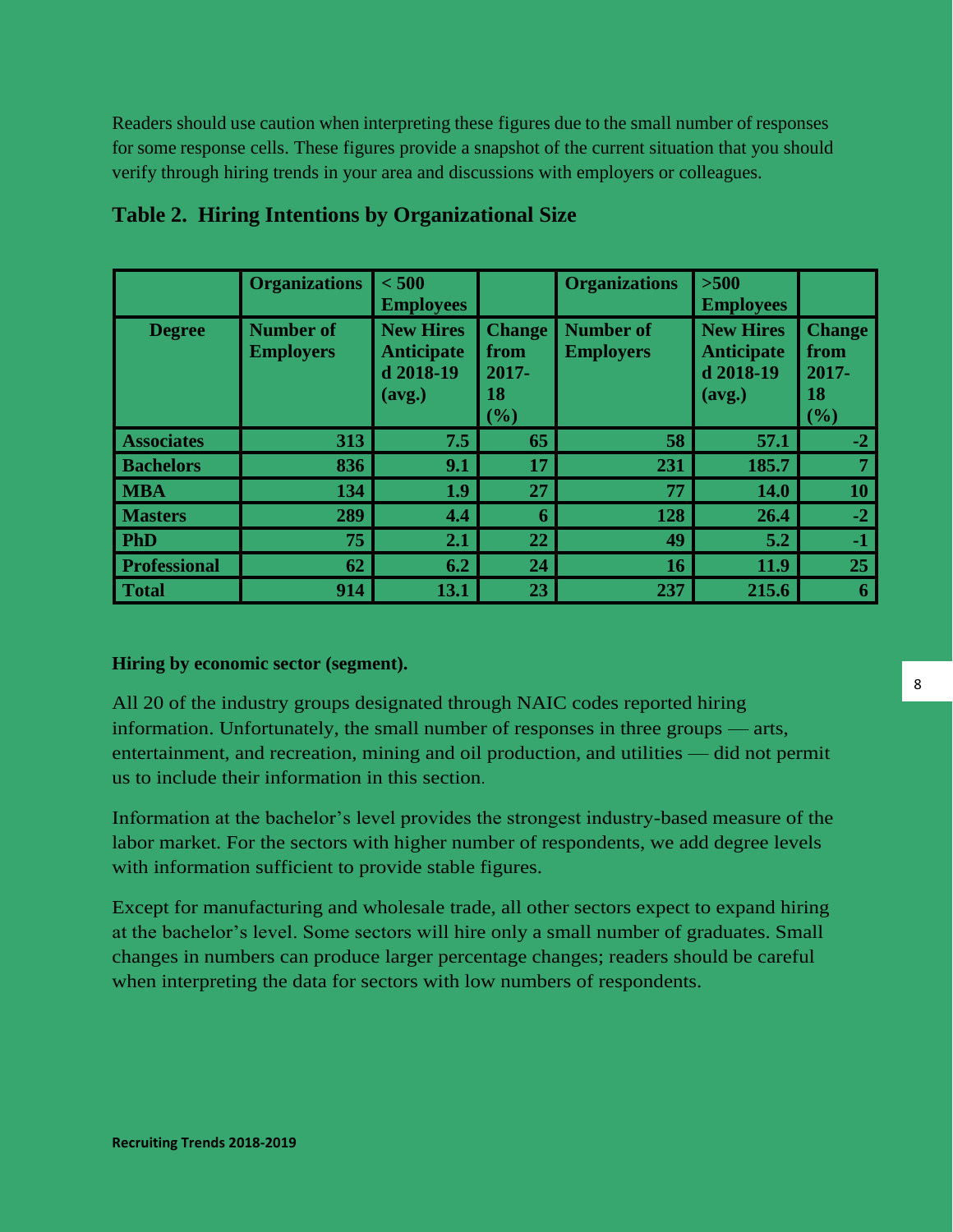Professional, business, and scientific services provides a good picture of the outlook for most degrees. In this sector growth across all degrees is very positive. Several key subsectors — computer design services, engineering services, and scientific research all show strong growth. Financial and insurance services, on the other hand, is expecting only a one percent growth in job opportunities with banking and investment services only keeping pace with hiring levels they secured last year.

Despite apprehension throughout the agricultural sector, employers in this sector plan to add talent at the associates and bachelors levels. The food and beverage, a subsector of manufacturing, showed signs of sluggishness in hiring this year. Strong growth continues in construction.

In the manufacturing sector, automotive firms reported that they planned to cut hiring nearly in half of last year's level. Other areas in manufacturing that will reduce their hiring targets include computers and electronics and surgical equipment. Plastics & rubber, machinery and electrical equipment are holding to the same hiring targets as last year. Several manufacturing subsectors are increasing their hires, including chemicals, primary metals, and fabricated metal products.

| <b>Industry Segment</b>                                           | <b>New Hires</b><br>2017-18<br>(avg.) | <b>New Hires</b><br><b>Anticipated</b><br>2018-19<br>(avg.) | <b>Change from</b><br>2017-18<br>(%) |
|-------------------------------------------------------------------|---------------------------------------|-------------------------------------------------------------|--------------------------------------|
| <b>Agriculture &amp; Natural</b><br><b>Resources</b>              | 1.2                                   | 4.2                                                         | $>100$                               |
| <b>Construction</b>                                               | 1.0                                   | 2.6                                                         | $>100$                               |
| <b>Manufacturing</b>                                              | 2.4                                   | 4.7                                                         | 96                                   |
| <b>Finance and Insurance</b>                                      | 4.3                                   | 7.5                                                         | 74                                   |
| <b>Business, Professional</b><br><b>&amp; Scientific Services</b> | 1.8                                   | 3.7                                                         | $>100$                               |
| <b>Educational Services</b>                                       | 22.3                                  | 14.3                                                        | $-36$                                |
| <b>Health Care Services</b>                                       | 37.6                                  | 47.4                                                        | 26                                   |
| <b>Non-profits</b>                                                | 31.7                                  | 35.7                                                        | 12                                   |
| <b>Government</b>                                                 | 28.5                                  | 25.3                                                        | $-5$                                 |

### **Table 3. Hiring Targets for Associate Degree Graduates 2018-2019 by Sector**

9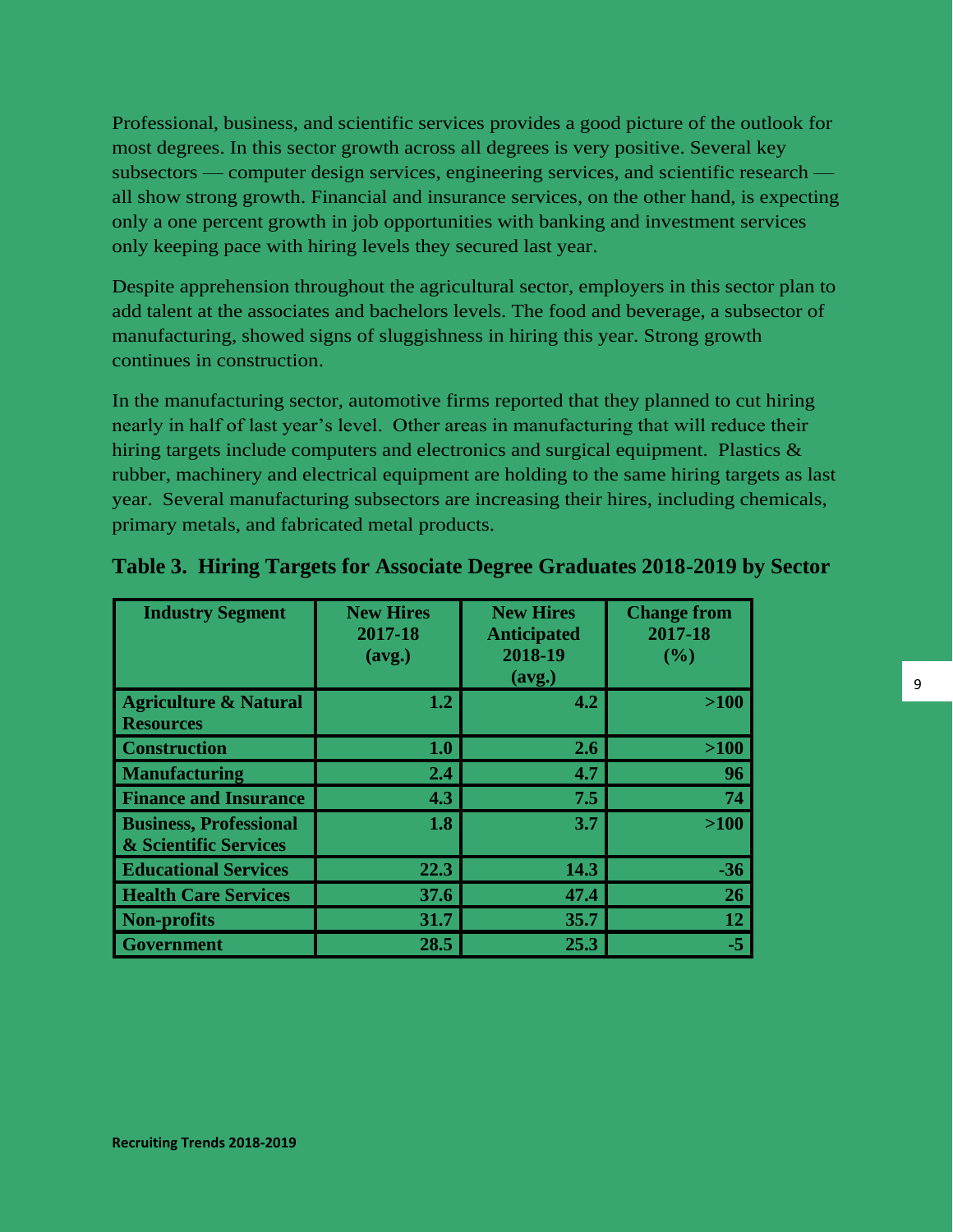| <b>Industry Segment</b>                                          | <b>New Hires</b><br>2017-18<br>(avg.) | <b>New Hires</b><br><b>Anticipated</b><br>2018-19<br>(avg.) | <b>Change from</b><br>2017-18<br>(%) |
|------------------------------------------------------------------|---------------------------------------|-------------------------------------------------------------|--------------------------------------|
| <b>Agriculture &amp; Natural</b><br><b>Resources</b>             | 13.1                                  | 14.1                                                        | 8                                    |
| <b>Construction</b>                                              | 4.7                                   | 5.2                                                         | 10                                   |
| <b>Manufacturing</b>                                             | 27.1                                  | 26.0                                                        | $-4$                                 |
| <b>Wholesale Trade</b>                                           | 8.2                                   | 7.5                                                         | -8                                   |
| <b>Retail Trade</b>                                              | 33.9                                  | 38.8                                                        | 9                                    |
| <b>Transportation</b>                                            | 11.9                                  | 15.9                                                        | 34                                   |
| <b>Information Services</b>                                      | <b>10.0</b>                           | 12.6                                                        | 26                                   |
| <b>Finance and Insurance</b>                                     | 37.7                                  | 38.2                                                        | 1                                    |
| <b>Business, Professional</b><br><b>&amp;Scientific Services</b> | 26.5                                  | 28.6                                                        | 8                                    |
| <b>Administrative</b><br><b>Services</b>                         | 14.2                                  | 18.5                                                        | 30                                   |
| <b>Educational Services</b>                                      | 52.8                                  | 60.1                                                        | 29                                   |
| <b>Health Care Services</b>                                      | 29.4                                  | 33.7                                                        | 15                                   |
| <b>Accommodations</b><br>(hospitality)                           | 5.2                                   | 5.9                                                         | 14                                   |
| <b>Non-profits</b>                                               | 72.3                                  | 84.1                                                        | 16                                   |
| Government                                                       | 119.7                                 | 127.7                                                       | $\overline{7}$                       |

**Table 4. Hiring Targets for Bachelor Degree Graduates 2018-19 by Sector**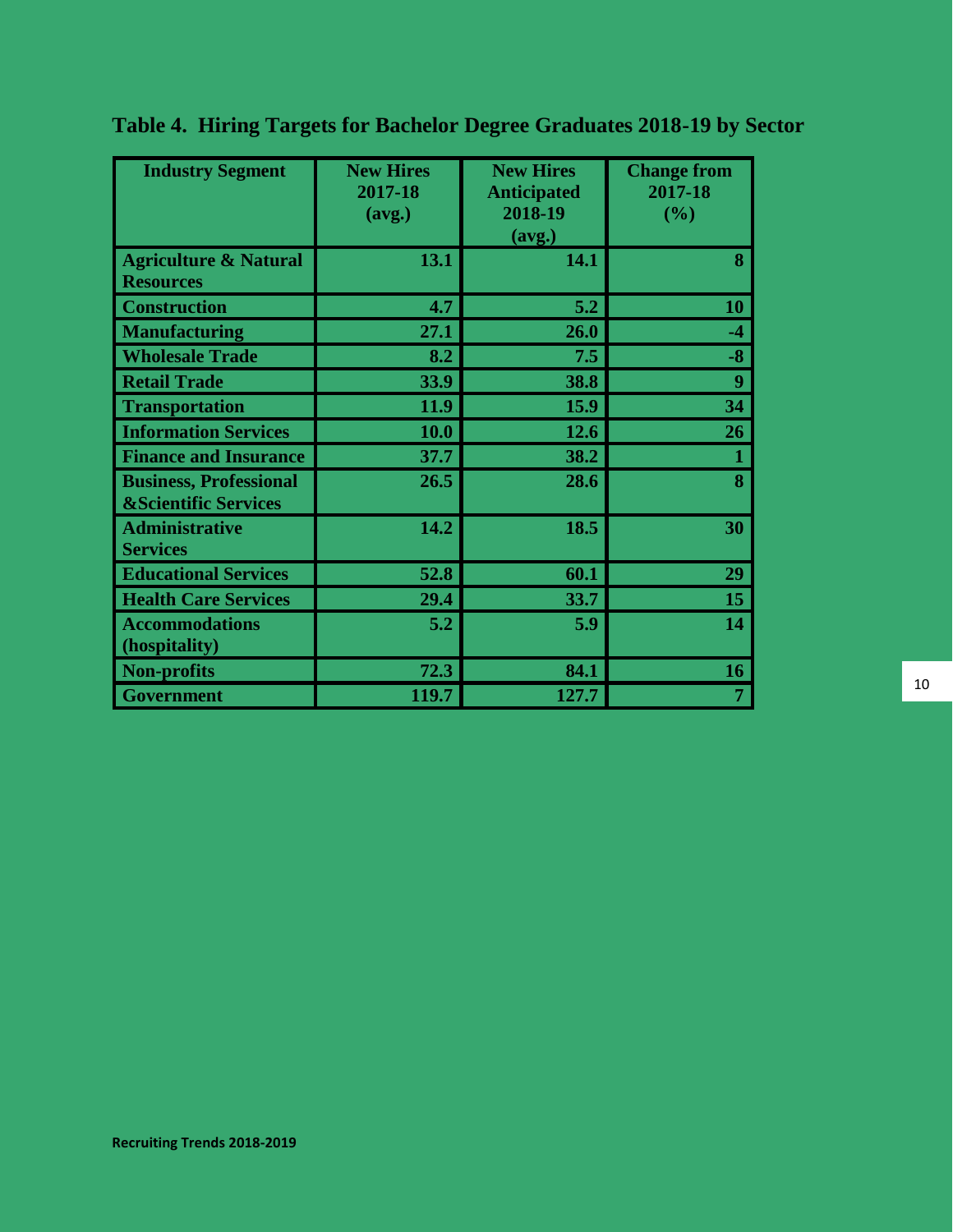| <b>Industry Segment</b>                                           | <b>New Hires</b><br>2017-18<br>(avg.) | <b>New Hires</b><br><b>Anticipated</b><br>2018-19<br>(avg.) | <b>Change from</b><br>2017-18<br>(%) |
|-------------------------------------------------------------------|---------------------------------------|-------------------------------------------------------------|--------------------------------------|
| <b>MBA</b>                                                        |                                       |                                                             |                                      |
| <b>Manufacturing</b>                                              | 3.3                                   | 4.1                                                         | 24                                   |
| <b>Finance &amp; Insurance</b>                                    | 7.5                                   | 8.4                                                         | 12                                   |
| <b>Business, Professional</b><br><b>&amp; Scientific Services</b> | 7.2                                   | 8.5                                                         | 18                                   |
| <b>Masters</b>                                                    |                                       |                                                             |                                      |
| <b>Manufacturing</b>                                              | 5.7                                   | 6.9                                                         | 21                                   |
| <b>Finance &amp; Insurance</b>                                    | 10.3                                  | 12.6                                                        | 22                                   |
| <b>Business, Professional</b><br>& Scientific Services            | 6.0                                   | 7.4                                                         | 22                                   |
| <b>Educational Services</b>                                       | 19.2                                  | 14.5                                                        | $-24$                                |
| <b>Health Services</b>                                            | 16.6                                  | 20.5                                                        | 24                                   |
| <b>Non-profits</b>                                                | 20.9                                  | 20.5                                                        | $-2$                                 |
| <b>Government</b>                                                 | 5.6                                   | 6.8                                                         | 22                                   |

**Table 5. Hiring Targets for Advanced Degrees for 2018-2019 by Sector**

# **Starting Salary and Benefit Options**

**Starting salary, commissions, and bonuses**. Starting salary offers are moving upwards with 48% of responding employers indicating that they will increase their offers this year compared to last year. The remaining 52% plan to keep starting salaries at the same level as last year.

More sources with starting salary information are now available to guide students during recruiting (NACE Salary Report, Glassdoor and Payscale for example). The best news is the vast improvement in post-graduation information collected by colleges and universities. Because of reduced number of employers providing salary information to Trends, we simply asked for the percentage raise for their salary offers this year. Job seekers can adjust last years reported salaries accordingly to frame salary expectations.

Salary increases are expected to range from 1 to 20 percent. Approximately thirty percent will increase 2 percent and another 46% will increase from 3 to 5 percent. The average expected rise in starting salary for 2018-2019 is 4.3%. Small employers with fewer than 500 employees will bump up offers an average of 4.4% while larger employers (more than 500 employees) will adjust starting offers by 3.9%.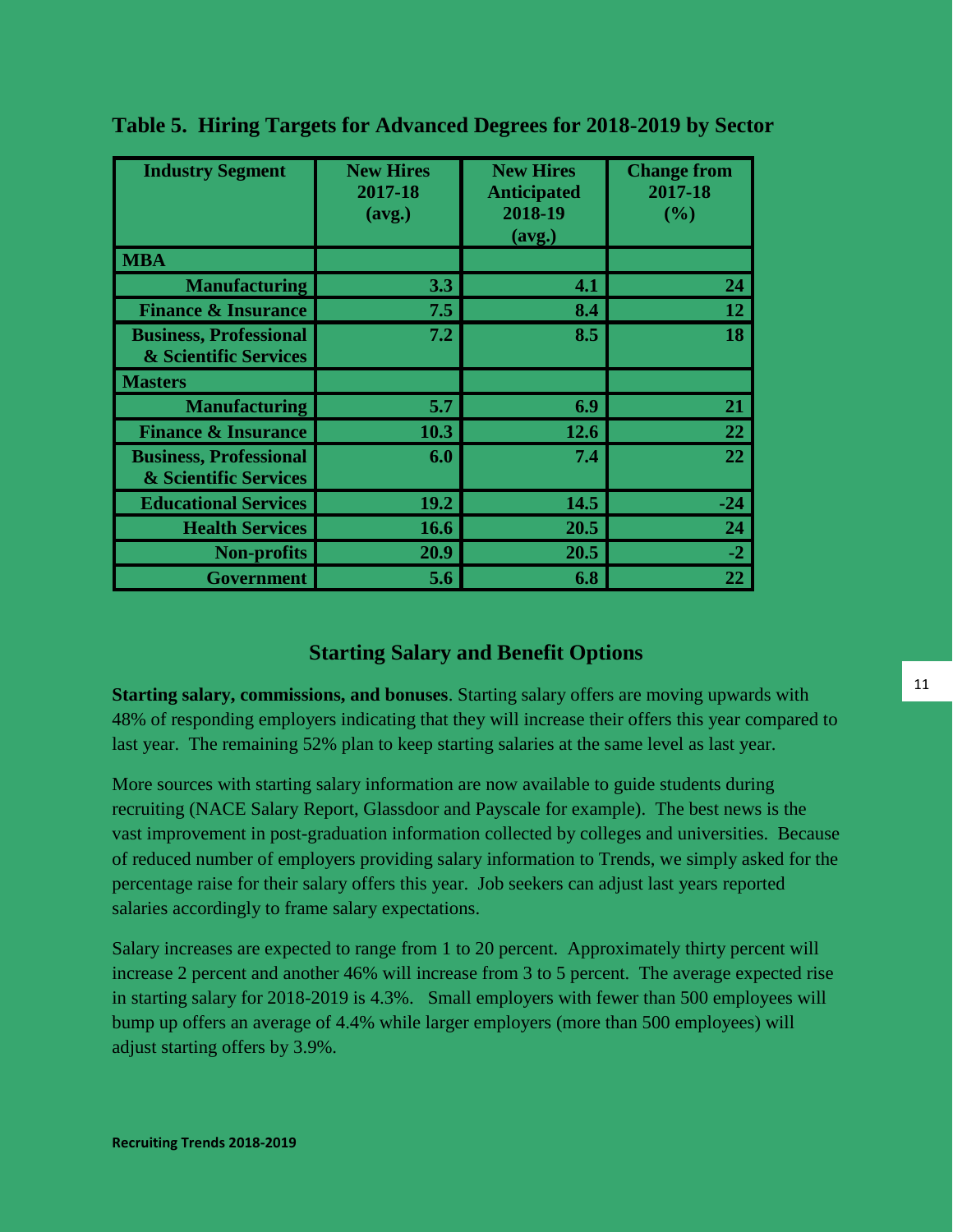Expected starting salary increases vary across different sectors of the economy. Based on reported information, these sectors have intentions of advancing offers that were higher than last year:

- Starting salary will increase 5% or more
	- o Agriculture and Natural Resources
	- o Mining and Oil
	- o Construction
	- o Transportation Services
	- o Real Estate and Rental Services
	- o Administrative Services
	- o Arts, Entertainment and Recreation
	- o Non-profit organizations
- Starting salary will increase between 4.0% and 4.9%
	- o Manufacturing
	- o Wholesale Trade
	- o Information Services
	- o Finance and Insurance
	- o Business, Professional and Scientific Services
	- o Health Care Services
	- o Accommodations and Food Service (Hospitality)
- Starting salary will increase between 2.0% and 3.9%
	- o Utilities
	- o Retail Trade
	- o Education Services
	- o Government

Not all compensation will be in the form of straight salary. While 82 percent of respondents avoid positions that involve commission, sixteen percent do combine base salary with commission. Only two percent base entire remuneration on commission.

In highly competitive labor markets, employers are tempted to use signing bonuses as extra incentive to accept the offered position. Few employers reported offering signing bonuses over the past several years, usually less than 10 percent. This year is different. Approximately 20 percent were offering signing bonuses of up to \$5,000, nearly 8% extended bonuses of \$5,000 to \$10,000, and only one percent offered above \$10,000 with the highest reported being \$25,000.

Most organizations do not offer bonuses because they provide generous professional salary and defined benefit packages. If they do provide extra financial support it is likely for relocation expenses or supplemental income for special situations. One group that is often extended a bonus is interns or co-ops upon finishing their assignments to encourage them to become full-time employees.

#### **Recruiting Trends 2018-2019**